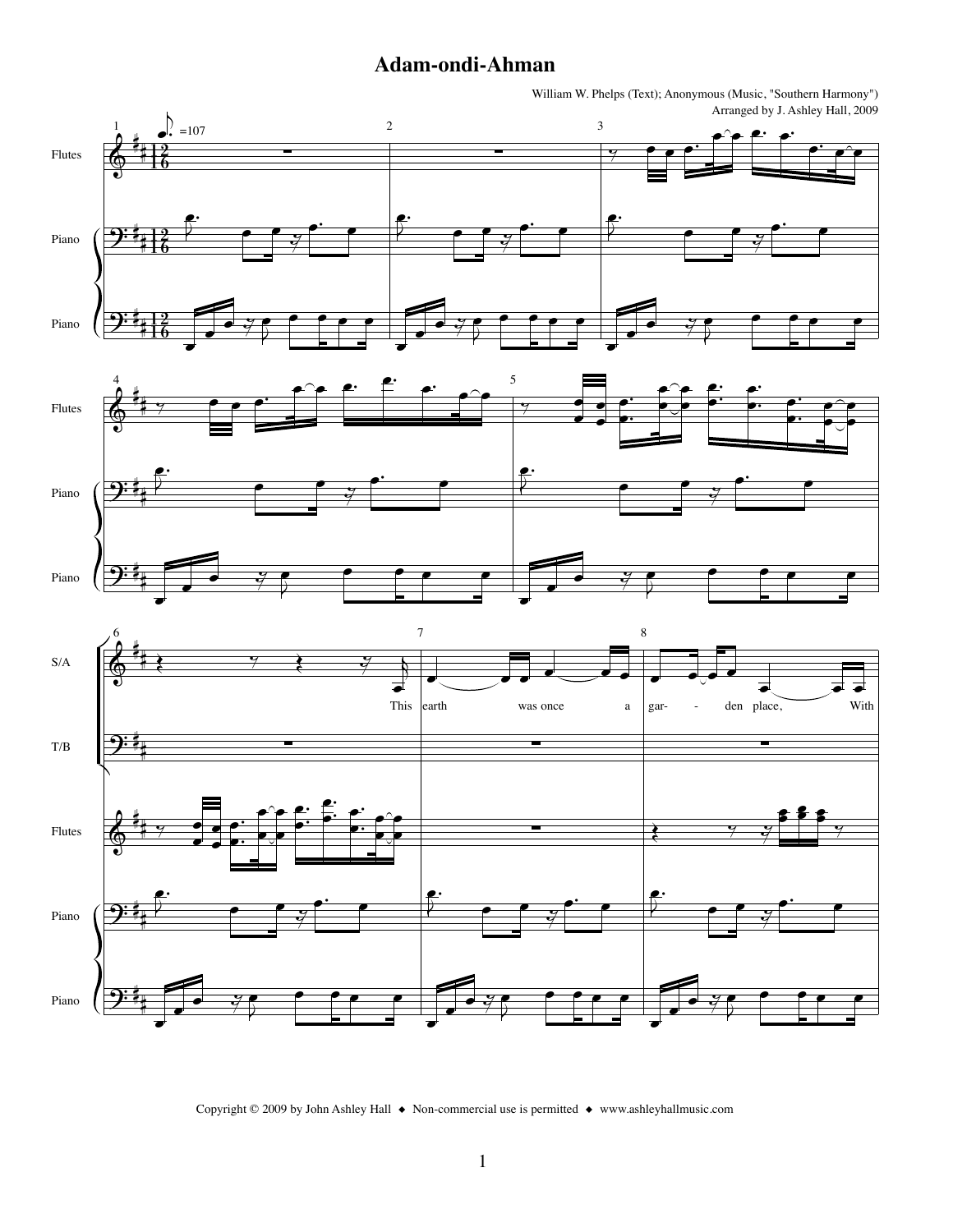



Copyright © 2009 by John Ashley Hall  $\bullet$  Non-commercial use is permitted  $\bullet$  www.ashleyhallmusic.com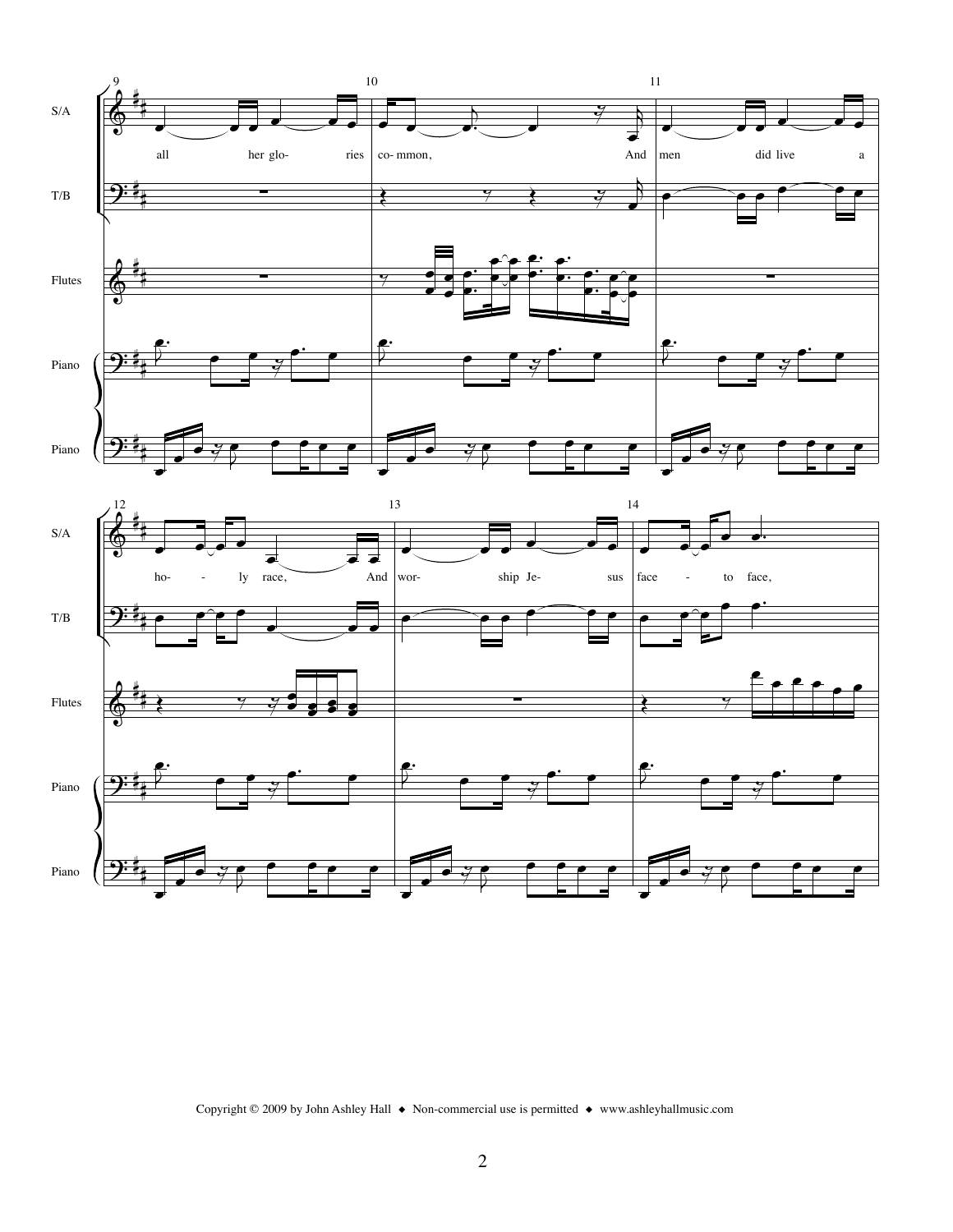

Copyright © 2009 by John Ashley Hall  $\bullet$  Non-commercial use is permitted  $\bullet$  www.ashleyhallmusic.com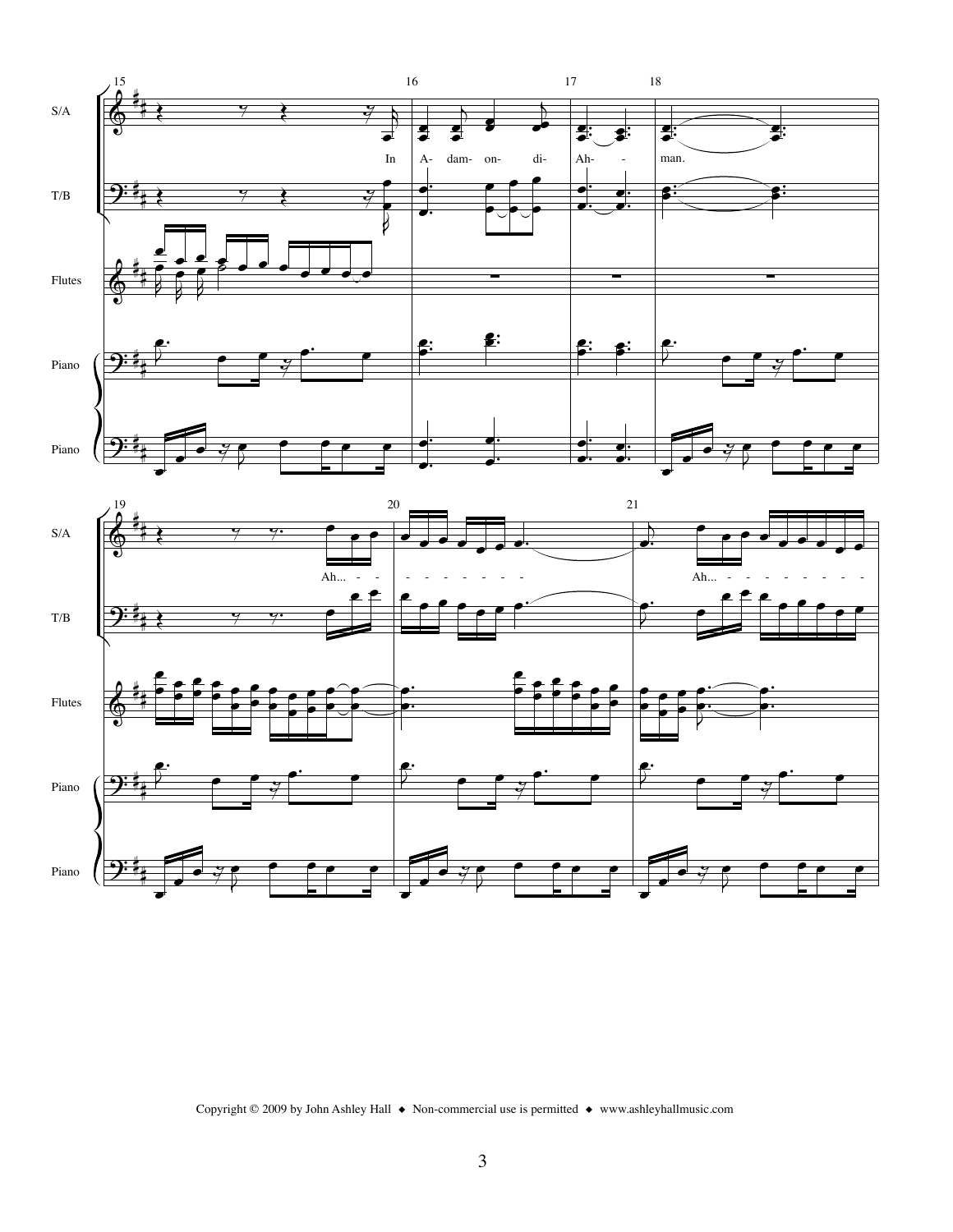





Copyright © 2009 by John Ashley Hall ♦ Non-commercial use is permitted ♦ www.ashleyhallmusic.com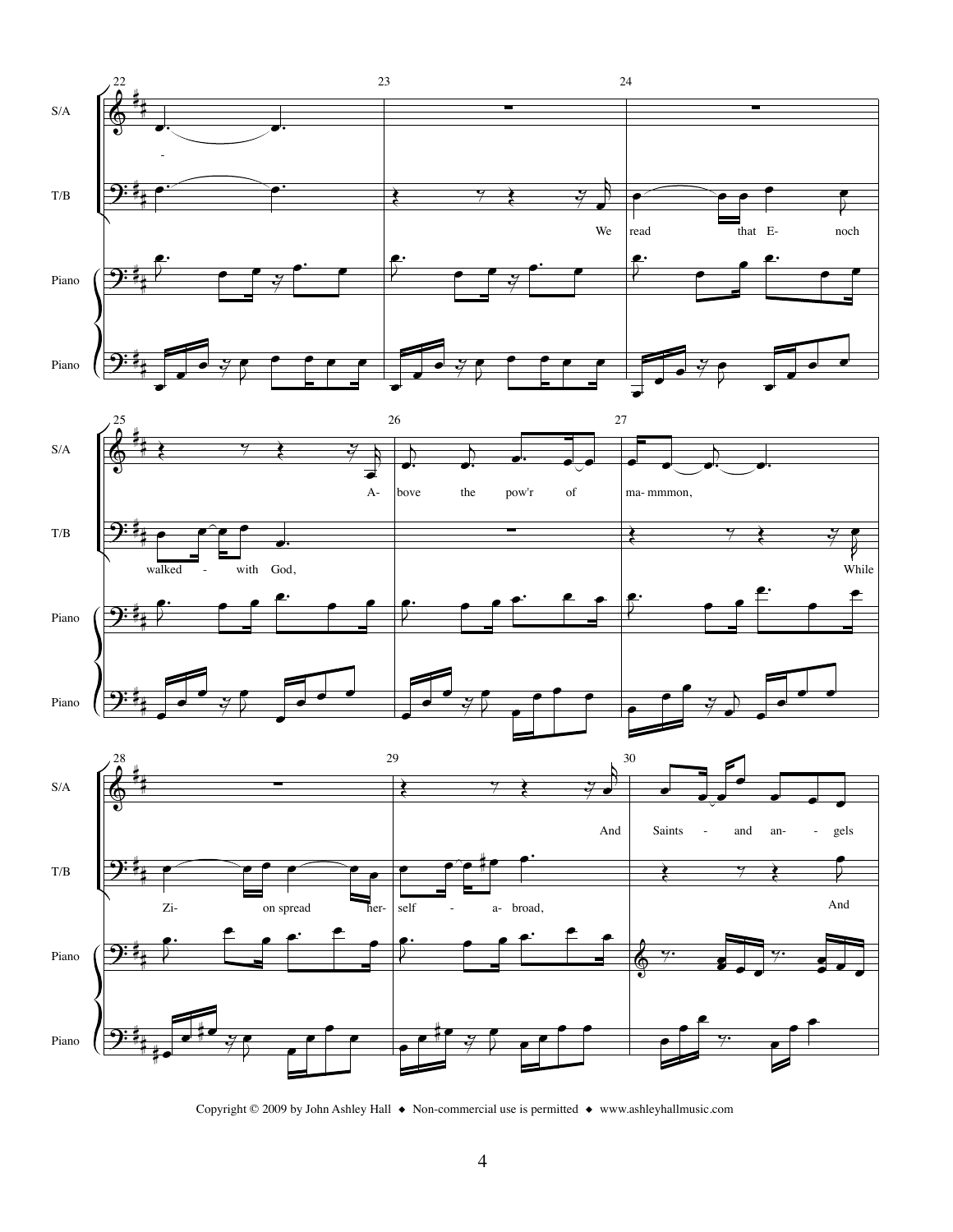

Copyright © 2009 by John Ashley Hall ♦ Non-commercial use is permitted ♦ www.ashleyhallmusic.com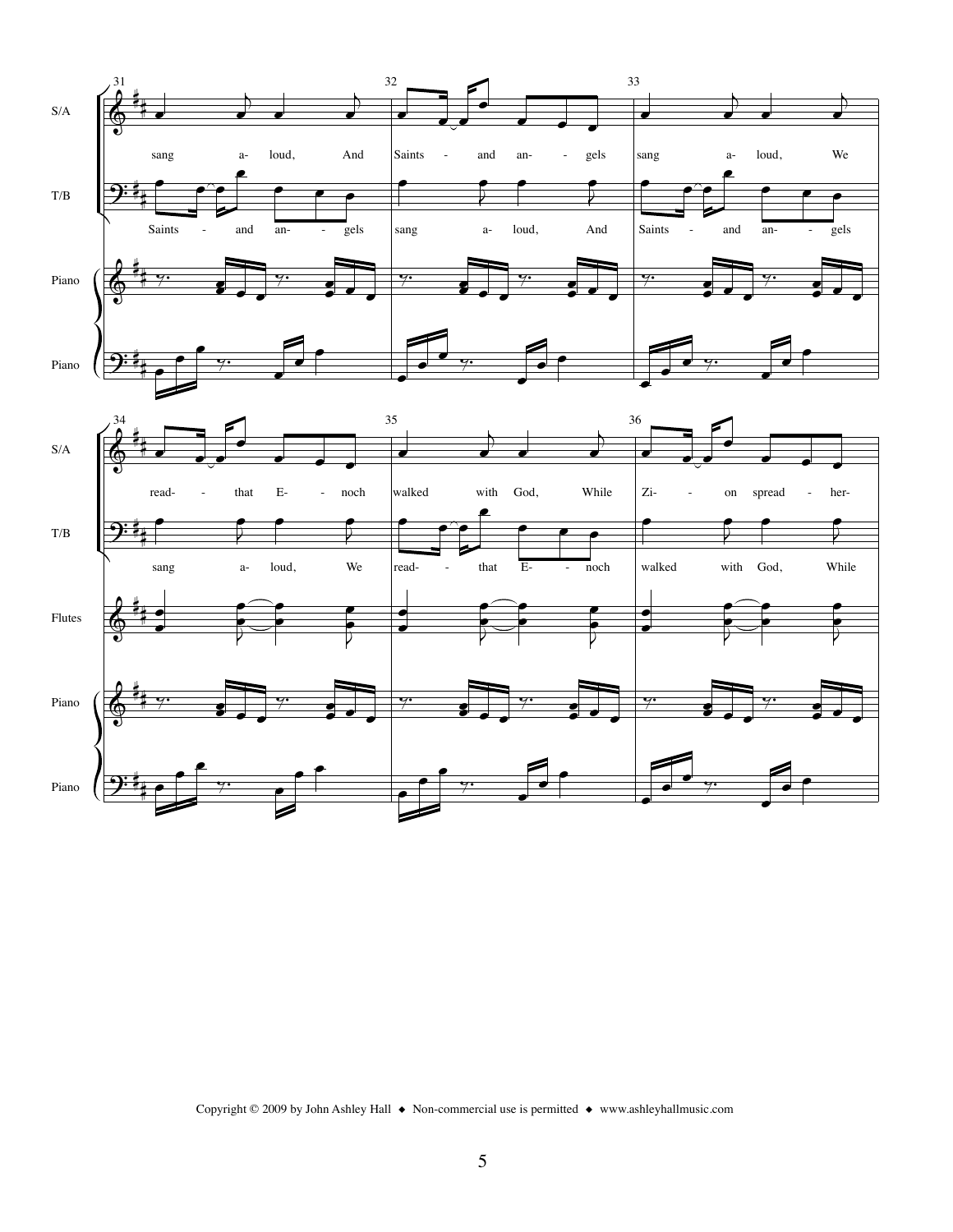

Piano

Piano



र्नु.

łŽ

⋕ℴ

ħ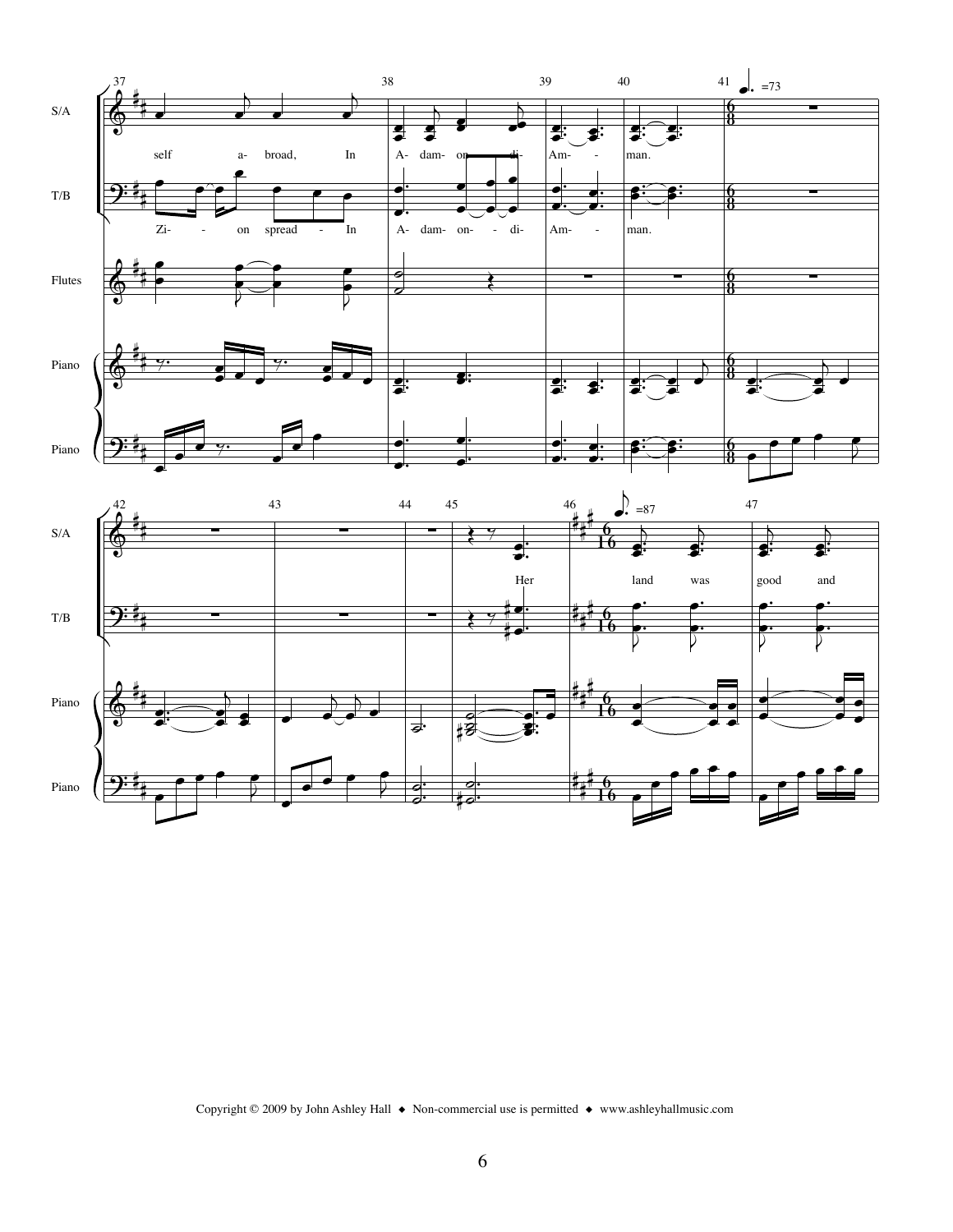





Copyright © 2009 by John Ashley Hall  $\;\blacklozenge\;$  Non-commercial use is permitted  $\;\blacklozenge\;$  www.ashleyhallmusic.com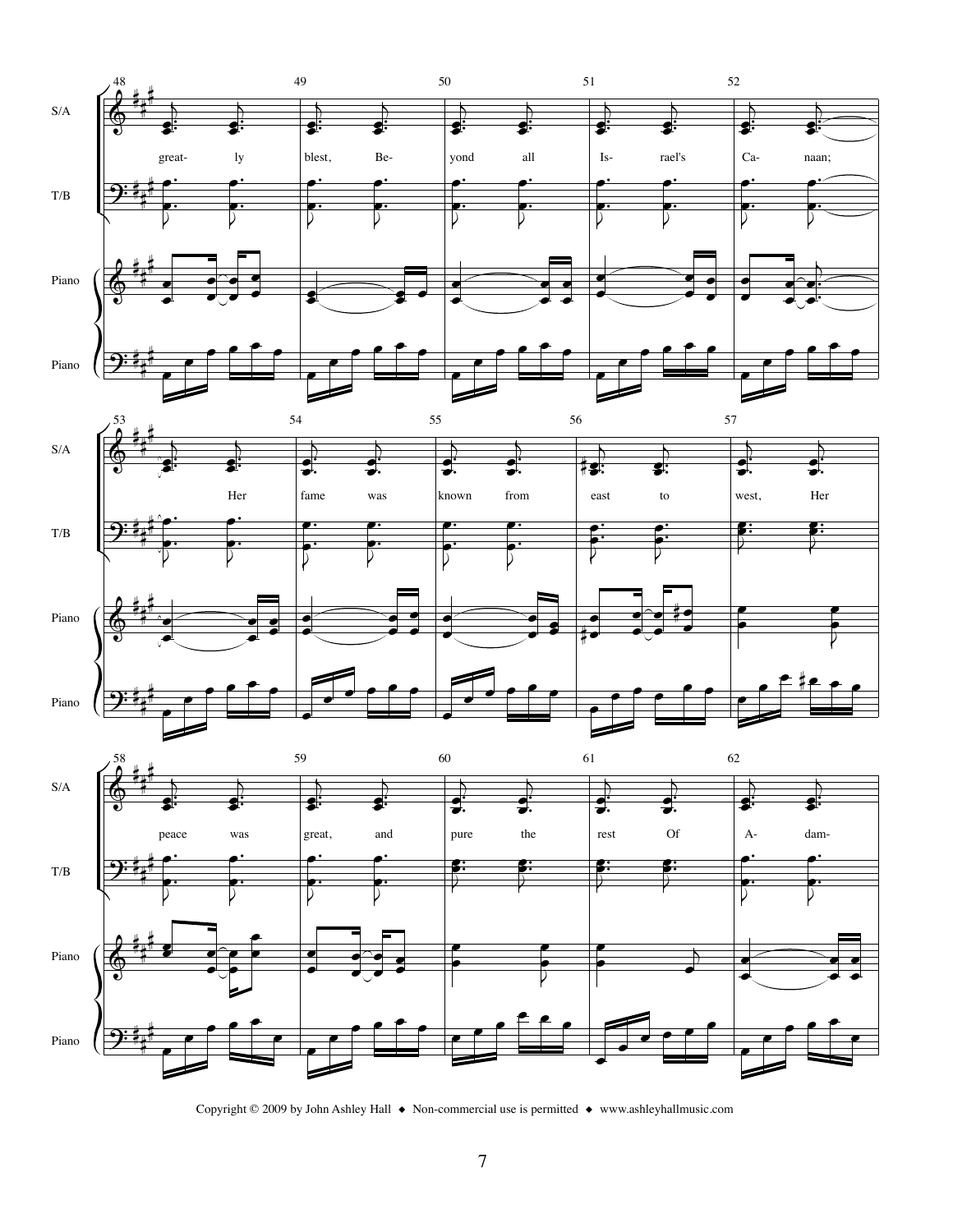

Copyright © 2009 by John Ashley Hall  $\bullet$  Non-commercial use is permitted  $\bullet$  www.ashleyhallmusic.com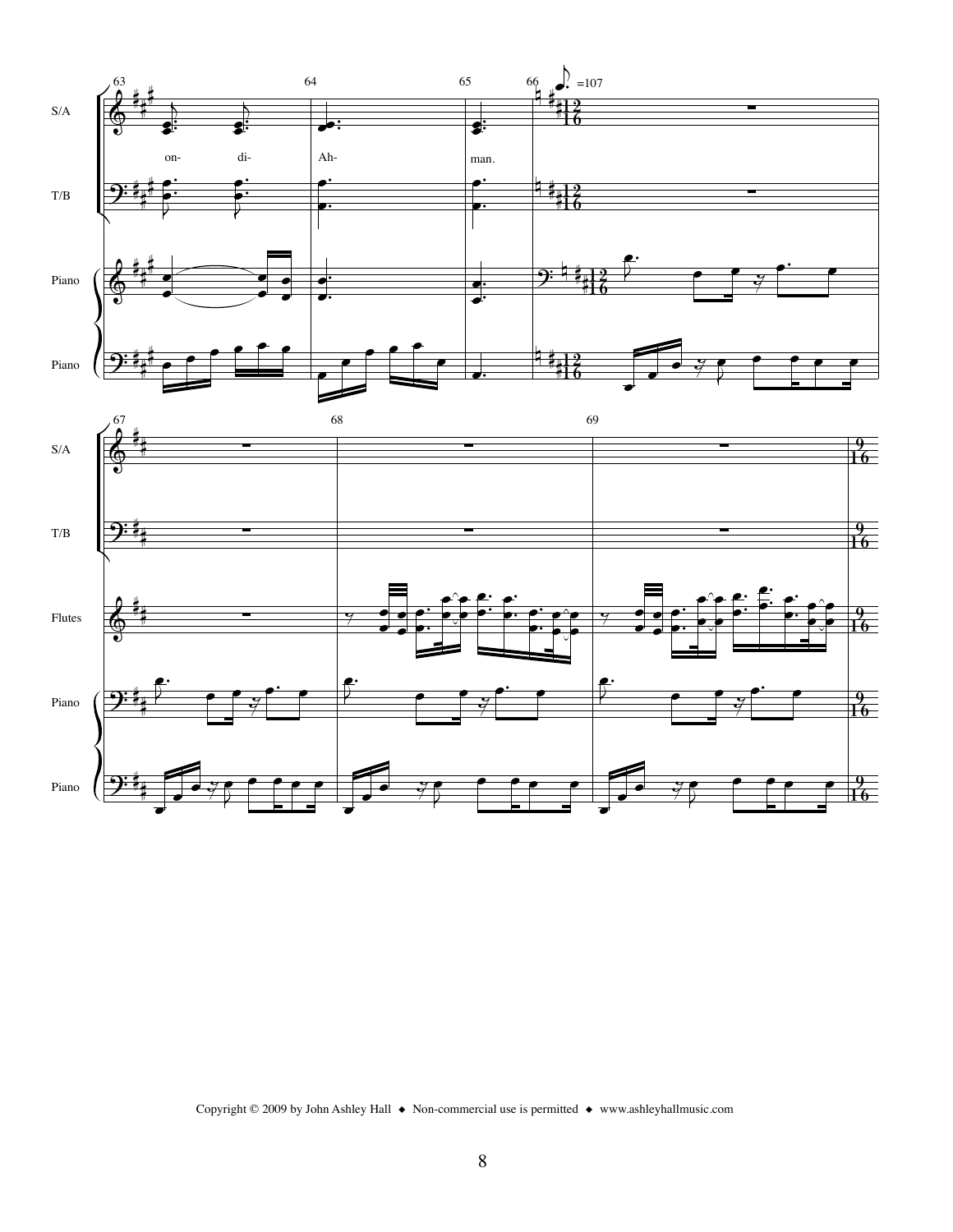



Copyright © 2009 by John Ashley Hall  $\bullet$  Non-commercial use is permitted  $\bullet$  www.ashleyhallmusic.com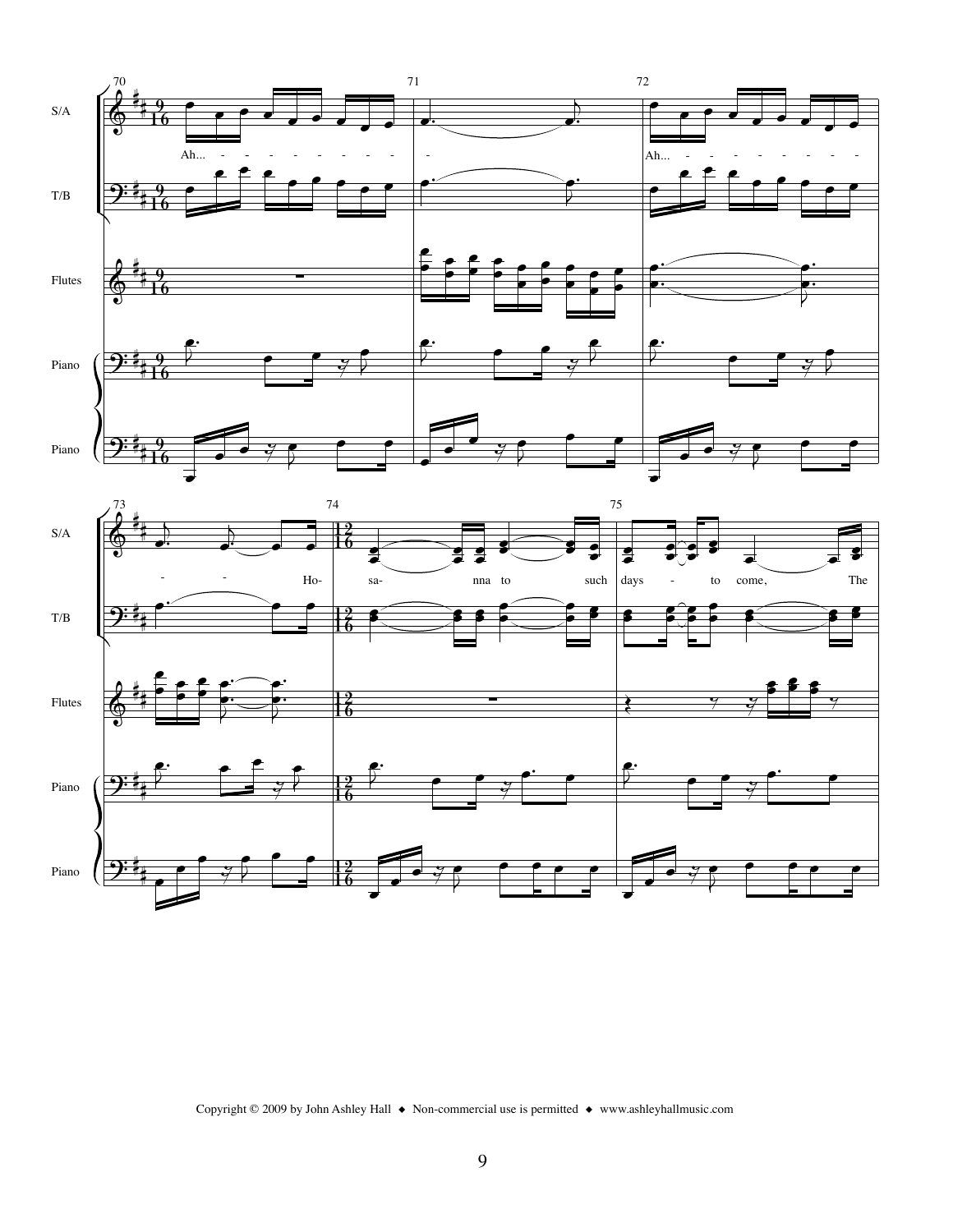

Copyright © 2009 by John Ashley Hall ◆ Non-commercial use is permitted ◆ www.ashleyhallmusic.com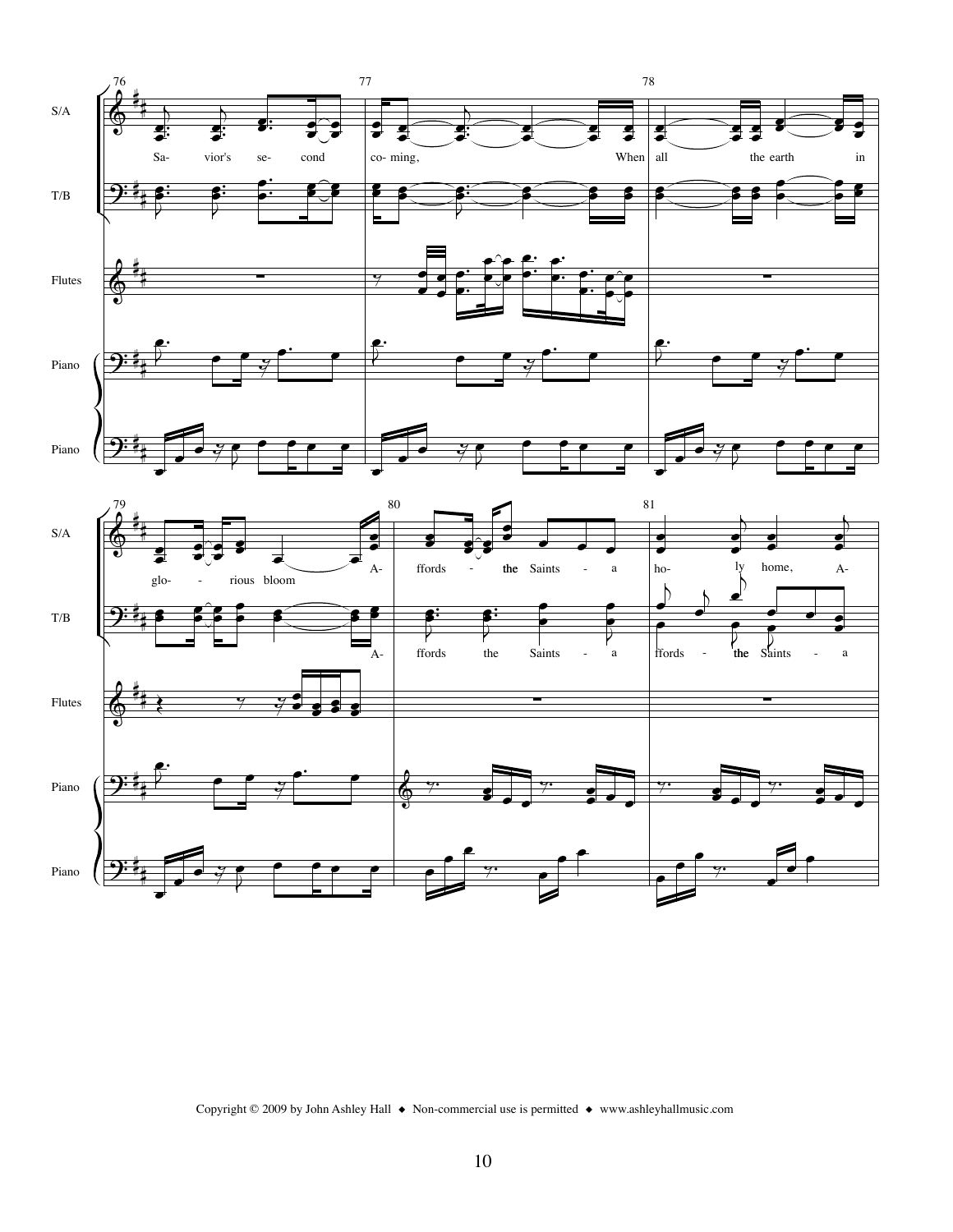



Copyright © 2009 by John Ashley Hall ♦ Non-commercial use is permitted ♦ www.ashleyhallmusic.com